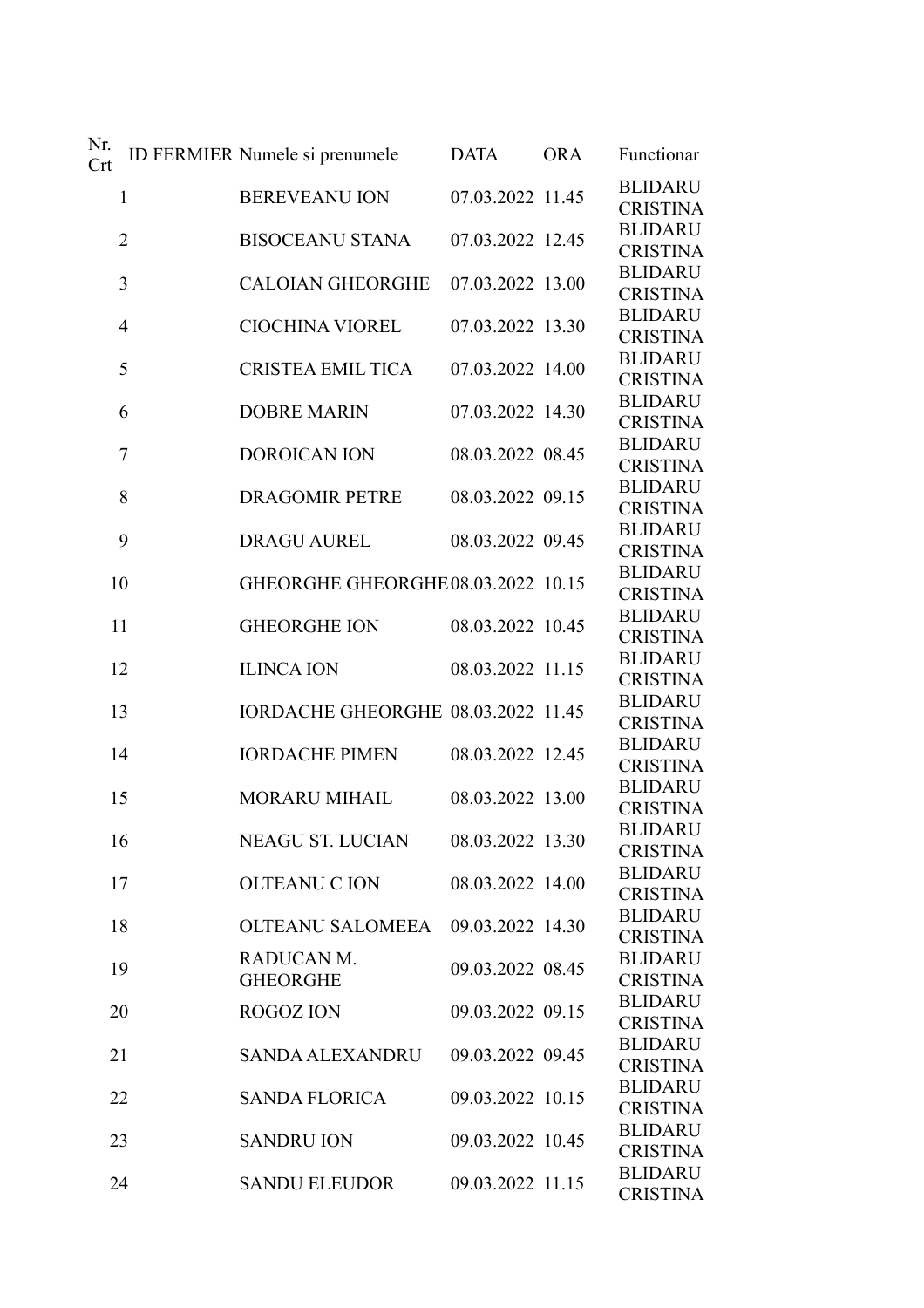| 25 | <b>STANCIU RELU-ION</b>             | 09.03.2022 11.45 | <b>BLIDARU</b><br><b>CRISTINA</b> |
|----|-------------------------------------|------------------|-----------------------------------|
| 26 | <b>STOICA ALECU</b>                 | 09.03.2022 12.45 | <b>BLIDARU</b>                    |
|    |                                     |                  | <b>CRISTINA</b>                   |
| 27 | <b>SULA ION</b>                     | 09.03.2022 13.00 | <b>BLIDARU</b>                    |
|    |                                     |                  | <b>CRISTINA</b>                   |
| 28 | <b>SULA V. GABRIEL</b>              | 09.03.2022 13.30 | <b>BLIDARU</b>                    |
|    |                                     |                  | <b>CRISTINA</b>                   |
| 29 | <b>TUSLUC VALERICA</b>              | 09.03.2022 14.00 | <b>BLIDARU</b>                    |
|    |                                     |                  | <b>CRISTINA</b>                   |
| 30 | ZEVEDEI CONSTANTA                   | 09.03.2022 14.30 | <b>BLIDARU</b>                    |
|    |                                     |                  | <b>CRISTINA</b>                   |
| 31 | <b>BURDUCEA ION</b>                 | 03.05.2021 08.45 | <b>BLIDARU</b>                    |
|    |                                     |                  | <b>CRISTINA</b>                   |
| 32 | <b>VINTILEANUS</b>                  | 03.05.2021 09.30 | <b>BLIDARU</b>                    |
|    | <b>NASTASE</b>                      |                  | <b>CRISTINA</b>                   |
| 33 | <b>ANTON VASILE</b>                 | 14.03.2022 09.00 | <b>BURLACESCU</b>                 |
|    |                                     |                  | <b>ECATERINA</b>                  |
| 34 | <b>BISCEANU VALENTIN</b>            | 14.03.2022 09.30 | <b>BURLACESCU</b>                 |
|    |                                     |                  | <b>ECATERINA</b>                  |
| 35 | <b>BURLACU POMPILIU</b>             | 14.03.2022 10.00 | <b>BURLACESCU</b>                 |
|    |                                     |                  | <b>ECATERINA</b>                  |
| 36 | <b>CALOIAN FLORIN-</b>              | 14.03.2022 10.30 | <b>BURLACESCU</b>                 |
|    | <b>DANIEL</b>                       |                  | <b>ECATERINA</b>                  |
| 37 | <b>COMAN JANA</b>                   | 14.03.2022 11.00 | <b>BURLACESCU</b>                 |
|    |                                     |                  | <b>ECATERINA</b>                  |
| 38 | <b>CONSTANTIN</b>                   | 14.03.2022 11.30 | <b>BURLACESCU</b>                 |
|    | <b>GHEORGHE</b>                     |                  | <b>ECATERINA</b>                  |
| 39 | CONSTANTIN NICOLAE 14.03.2022 12.00 |                  | <b>BURLACESCU</b>                 |
|    |                                     |                  | <b>ECATERINA</b>                  |
| 40 | <b>DAMIAN COSTICA</b>               | 14.03.2022 13.00 | <b>BURLACESCU</b>                 |
|    |                                     |                  | <b>ECATERINA</b>                  |
| 41 | <b>DAVID ION</b>                    | 14.03.2022 13.30 | <b>BURLACESCU</b>                 |
|    |                                     |                  | <b>ECATERINA</b>                  |
| 42 | GROASA CONSTANTIN 14.03.2022 14.00  |                  | <b>BURLACESCU</b>                 |
|    |                                     |                  | <b>ECATERINA</b>                  |
| 43 | <b>IVAN ADRIAN</b>                  | 14.03.2022 14.30 | <b>BURLACESCU</b>                 |
|    |                                     |                  | <b>ECATERINA</b>                  |
| 44 | MANOLE SEVASTITA 14.03.2022 15.00   |                  | <b>BURLACESCU</b>                 |
|    |                                     |                  | <b>ECATERINA</b>                  |
| 45 | <b>MIHAI ION</b>                    | 14.03.2022 15.30 | <b>BURLACESCU</b>                 |
|    |                                     |                  | <b>ECATERINA</b>                  |
| 46 | <b>MIHALACHE</b>                    | 15.03.2022 09.00 | <b>BURLACESCU</b>                 |
|    | <b>GHEORGHE</b>                     |                  | <b>ECATERINA</b>                  |
| 47 | MOISE I. GHEORGHE                   | 15.03.2022 09.30 | <b>BURLACESCU</b>                 |
|    |                                     |                  | <b>ECATERINA</b>                  |
|    | <b>NEAGU TANASE</b>                 |                  | <b>BURLACESCU</b>                 |
| 48 |                                     | 15.03.2022 10.00 | <b>ECATERINA</b>                  |
| 49 | <b>NITU ALINA</b>                   | 15.03.2022 10.30 | <b>BURLACESCU</b>                 |
|    |                                     |                  | <b>ECATERINA</b>                  |
| 50 | NUTICA STELIAN 15.03.2022 11.00     |                  | <b>BURLACESCU</b>                 |
|    |                                     |                  | <b>ECATERINA</b>                  |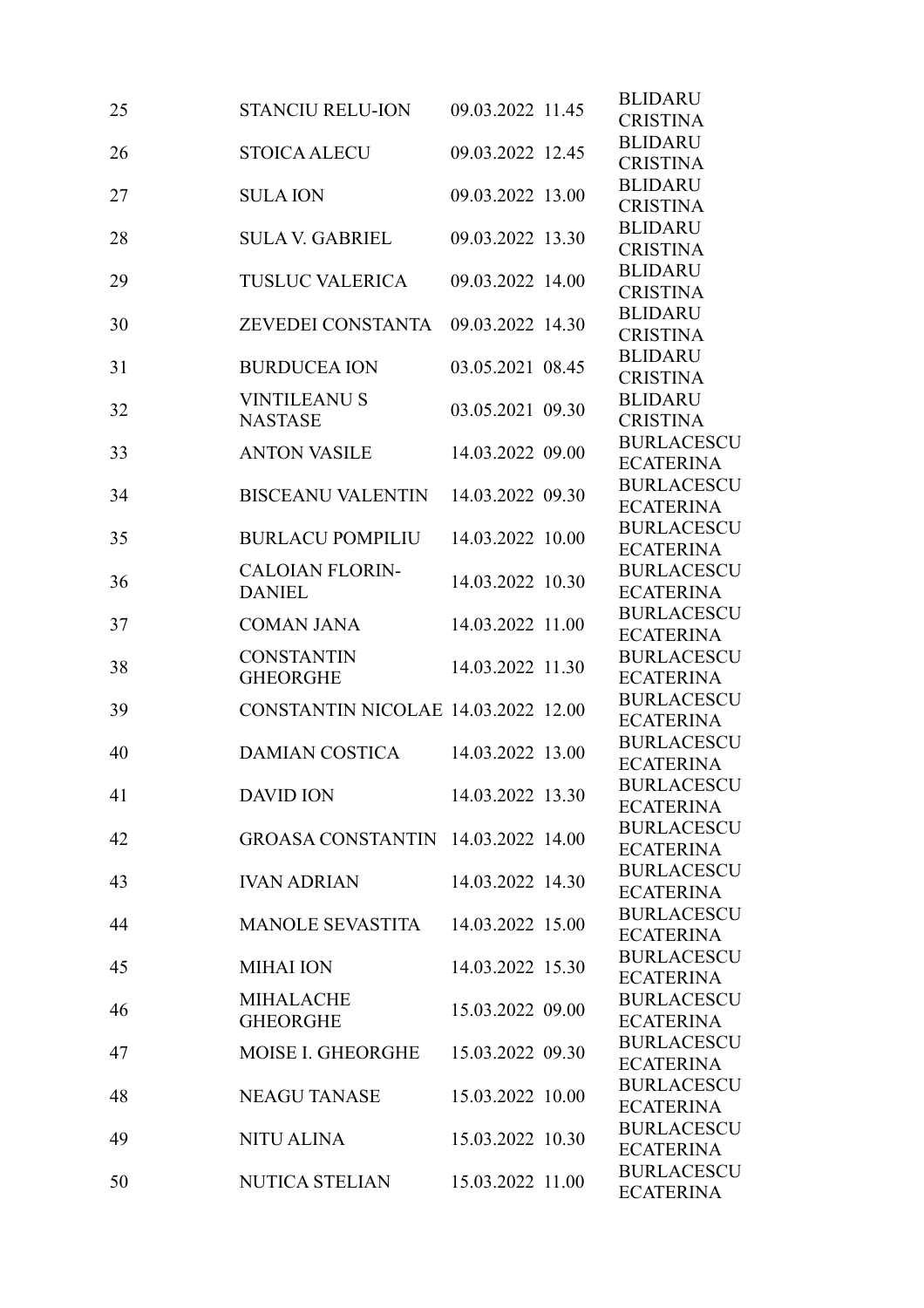| 51 | NUTICA T. NICOLAE                   | 15.03.2022 11.30 |          | <b>BURLACESCU</b>      |
|----|-------------------------------------|------------------|----------|------------------------|
|    |                                     |                  |          | <b>ECATERINA</b>       |
| 52 | OLTEANU I ILEANA                    | 15.03.2022 12.00 |          | <b>BURLACESCU</b>      |
|    |                                     |                  |          | <b>ECATERINA</b>       |
|    | <b>OLTEANU N. STEFAN</b>            | 15.03.2022 13.00 |          | <b>BURLACESCU</b>      |
| 53 |                                     |                  |          | <b>ECATERINA</b>       |
| 54 | PANTAZI GEORGETA                    | 15.03.2022 13.30 |          | <b>BURLACESCU</b>      |
|    |                                     |                  |          | <b>ECATERINA</b>       |
|    |                                     |                  |          | <b>BURLACESCU</b>      |
| 55 | POPA PARASCHIVA                     | 15.03.2022 14.00 |          | <b>ECATERINA</b>       |
|    |                                     |                  |          | <b>BURLACESCU</b>      |
| 56 | POPESCU CONSTANTIN 15.03.2022 14.30 |                  |          | <b>ECATERINA</b>       |
|    |                                     |                  |          | <b>BURLACESCU</b>      |
| 57 | POPESCU ECATERINA 15.03.2022 15.00  |                  |          | <b>ECATERINA</b>       |
|    |                                     |                  |          | <b>BURLACESCU</b>      |
| 58 | <b>RADUCAN TANASE</b>               | 16.03.2022 09.00 |          | <b>ECATERINA</b>       |
|    | <b>SERBAN DOREL</b>                 |                  |          | <b>BURLACESCU</b>      |
| 59 | <b>CATALIN</b>                      | 16.03.2022 09.30 |          | <b>ECATERINA</b>       |
|    |                                     |                  |          | <b>BURLACESCU</b>      |
| 60 | <b>TATU CRISTINA</b>                | 16.03.2022 10.00 |          | <b>ECATERINA</b>       |
|    |                                     | 1 martie         |          | <b>COMANESCU</b>       |
| 61 | <b>CALOIAN STAN</b>                 | 2022             | 11:00:00 | LILIANA                |
|    |                                     | 1 martie         |          | COMANESCU              |
| 62 | <b>IORDACHE STEFANA</b>             | 2022             | 13:00:00 | <b>LILIANA</b>         |
|    |                                     | 1 martie         |          | <b>COMANESCU</b>       |
| 63 | <b>JILAVEANU TOMA</b>               | 2022             | 15:00:00 | <b>LILIANA</b>         |
|    |                                     | 2 martie         |          | <b>COMANESCU</b>       |
| 64 | <b>LOVIN BENONE</b>                 | 2022             | 08:30:00 | LILIANA                |
|    |                                     | 2 martie         |          | COMANESCU              |
| 65 | <b>MANOLE GHEORGHE</b>              | 2022             | 09:00:00 | LILIANA                |
|    |                                     | 2 martie         |          | <b>COMANESCU</b>       |
| 66 | <b>MANOLE S. NICOLAE</b>            | 2022             | 09:30:00 | <b>LILIANA</b>         |
|    |                                     | 2 martie         |          | COMANESCU              |
| 67 | <b>NITU AUREL</b>                   | 2022             | 10:00:00 | LILIANA                |
|    |                                     | 2 martie         |          | COMANESCU              |
| 68 | <b>SANDU CORNELIAN</b>              | 2022             | 10:30:00 | <b>LILIANA</b>         |
|    |                                     | 2 martie         |          | <b>COMANESCU</b>       |
| 69 | <b>SPIRIDON CORNELIA</b>            | 2022             | 11:00:00 | LILIANA                |
|    |                                     | 2 martie         |          | <b>COMANESCU</b>       |
| 70 | <b>STOICA PETRU</b>                 | 2022             | 11:30:00 | LILIANA                |
|    |                                     | 2 martie         |          | COMANESCU              |
| 71 | <b>TOADER VASILE</b>                | 2022             | 12:00:00 | <b>LILIANA</b>         |
|    |                                     | 14 aprilie       |          | <b>COMANESCU</b>       |
| 72 | MURGOCIU VICTORITA                  | 2022             | 13:30:00 | <b>LILIANA</b>         |
|    | <b>ALEXANDRICA</b>                  |                  |          |                        |
| 73 | <b>GHIORGHITA</b>                   | 14.03.2022 10.00 |          | <b>SOFRONIE MIRELA</b> |
|    |                                     |                  |          |                        |
| 74 | ALEXANDRU ELENA                     | 14.03.2022 11.00 |          | <b>SOFRONIE MIRELA</b> |
| 75 | <b>BLEAV CONSTANTIN</b>             | 14.03.2022 13.00 |          | <b>SOFRONIE MIRELA</b> |
| 76 | <b>BREZEANU B</b>                   | 14.03.2022 14.00 |          | <b>SOFRONIE MIRELA</b> |
|    | <b>GEORGIANA</b>                    |                  |          |                        |
| 77 | <b>BREZEANU CORNEL</b>              | 14.03.2022 15.00 |          | <b>SOFRONIE MIRELA</b> |
| 78 | <b>BREZEANU TOMA</b>                | 15.03.2022 09.00 |          | <b>SOFRONIE MIRELA</b> |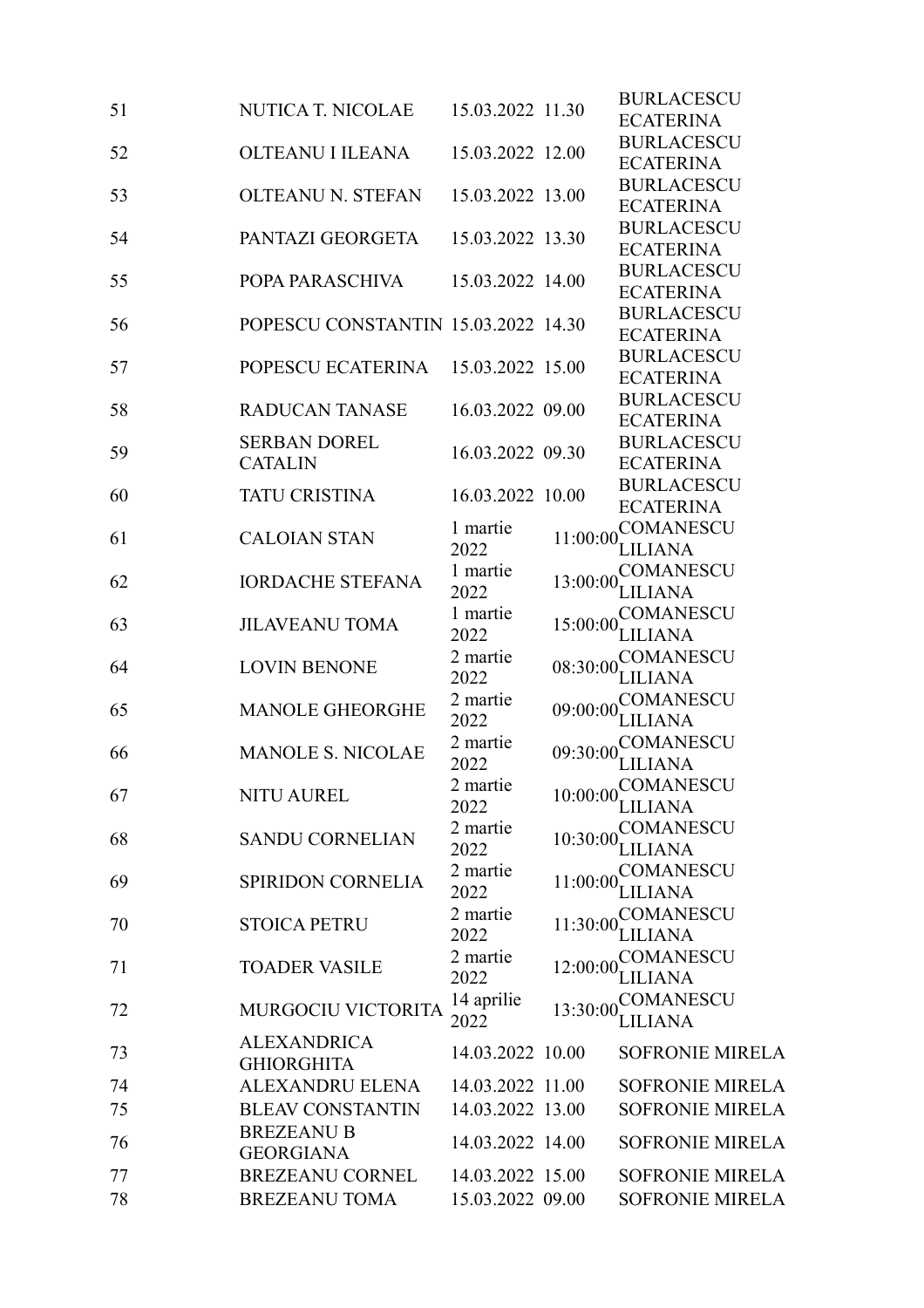| 79  | <b>BURLACU MARIA</b>                   | 15.03.2022 10.00 | <b>SOFRONIE MIRELA</b>            |
|-----|----------------------------------------|------------------|-----------------------------------|
| 80  | <b>COJOCARU MARIA</b>                  | 15.03.2022 11.00 | <b>SOFRONIE MIRELA</b>            |
| 81  | DEACĂNU MĂDĂLINA-<br><b>LOREDANA</b>   | 04.04.2022 09.30 | <b>SOFRONIE MIRELA</b>            |
| 82  | <b>GRAMA AURICA</b>                    | 04.04.2022 10.30 | <b>SOFRONIE MIRELA</b>            |
| 83  | <b>ILIE C. ION</b>                     | 15.03.2022 13.00 | <b>SOFRONIE MIRELA</b>            |
| 84  | <b>IONITA GHEORGHE</b>                 | 15.03.2022 14.00 | <b>SOFRONIE MIRELA</b>            |
| 85  | <b>MANAILA PETREA</b>                  | 15.03.2022 15.00 | <b>SOFRONIE MIRELA</b>            |
| 86  | <b>MANOLE IOANA</b>                    | 16.03.2022 09.00 | <b>SOFRONIE MIRELA</b>            |
| 87  | <b>MANOLE VASILE</b>                   | 16.03.2022 10.00 | <b>SOFRONIE MIRELA</b>            |
| 88  | <b>NITU VASILE</b>                     | 16.03.2022 11.00 | <b>SOFRONIE MIRELA</b>            |
| 89  | RADUCAN POLIXENIA                      | 16.03.2022 13.00 | <b>SOFRONIE MIRELA</b>            |
| 90  | <b>STUPARU I. EUGEN</b>                | 16.03.2022 14.00 | <b>SOFRONIE MIRELA</b>            |
| 91  | <b>SULA STEFAN</b>                     | 16.03.2022 15.00 | <b>SOFRONIE MIRELA</b>            |
| 92  | <b>TOMA S.IONEL</b>                    | 17.03.2022 09.00 | <b>SOFRONIE MIRELA</b>            |
| 93  | ZAHARIA I. MARIA                       | 17.03.2022 10.00 | <b>SOFRONIE MIRELA</b>            |
|     |                                        |                  | <b>ZAINESCU</b>                   |
| 94  | <b>ANTON GHEORGHE</b>                  | 11.03.2022 10.00 | <b>HARITON</b>                    |
|     |                                        |                  | <b>ZAINESCU</b>                   |
| 95  | <b>BLIDARU ION</b>                     | 11.03.2022 10.30 | <b>HARITON</b>                    |
|     |                                        |                  | <b>ZAINESCU</b>                   |
| 96  | <b>BURLACU GHEORGHE</b>                | 11.03.2022 11.00 | <b>HARITON</b>                    |
| 97  | <b>CHIRCU EUGEN</b>                    | 11.03.2022 11.30 | ZAINESCU                          |
|     |                                        |                  | <b>HARITON</b>                    |
| 98  | <b>COMAN ELENA</b>                     | 11.03.2022 13.00 | <b>ZAINESCU</b>                   |
|     |                                        |                  | <b>HARITON</b>                    |
| 99  | COMAN N. GHEORGHE 11.03.2022 13.30     |                  | <b>ZAINESCU</b>                   |
|     |                                        |                  | <b>HARITON</b>                    |
| 100 | COMAN ST. GHEORGHE 11.03.2022 14.00    |                  | ZAINESCU                          |
|     |                                        |                  | <b>HARITON</b><br><b>ZAINESCU</b> |
| 101 | <b>DIMA ELENA</b>                      | 11.03.2022 14.30 | <b>HARITON</b>                    |
|     | <b>DUMITRACHE</b>                      |                  |                                   |
|     | MARIANA, DUMITRACH<br>14.03.2022 08.30 |                  | <b>ZAINESCU</b>                   |
| 102 | E VALENTIN GEORGICA                    |                  | <b>HARITON</b>                    |
|     | IF                                     |                  |                                   |
|     |                                        |                  | ZAINESCU                          |
| 103 | FERARU CONSTANTIN 14.03.2022 09.00     |                  | <b>HARITON</b>                    |
| 104 | FRUNZA VALERIA                         | 14.03.2022 09.30 | <b>ZAINESCU</b>                   |
|     |                                        |                  | <b>HARITON</b>                    |
| 105 | <b>GHICA NECULAIU</b>                  | 14.03.2022 10.00 | ZAINESCU                          |
|     |                                        |                  | <b>HARITON</b>                    |
| 106 | <b>GONTESCU GHEORGHE</b>               | 14.03.2022 10.30 | <b>ZAINESCU</b>                   |
|     | <b>PFA</b>                             |                  | <b>HARITON</b>                    |
| 107 | <b>GURGUIATU MARIANA</b>               | 14.03.2022 11.00 | <b>ZAINESCU</b>                   |
|     | <b>VALENTINA</b>                       |                  | <b>HARITON</b>                    |
| 108 | <b>ILIE DUMITRU</b>                    | 14.03.2022 11.30 | <b>ZAINESCU</b><br><b>HARITON</b> |
|     |                                        |                  | ZAINESCU                          |
| 109 | <b>ILIE MARIA</b>                      | 14.03.2022 13.00 | <b>HARITON</b>                    |
| 110 | <b>IONITA ELENA</b>                    | 14.03.2022 13.30 | ZAINESCU                          |
|     |                                        |                  |                                   |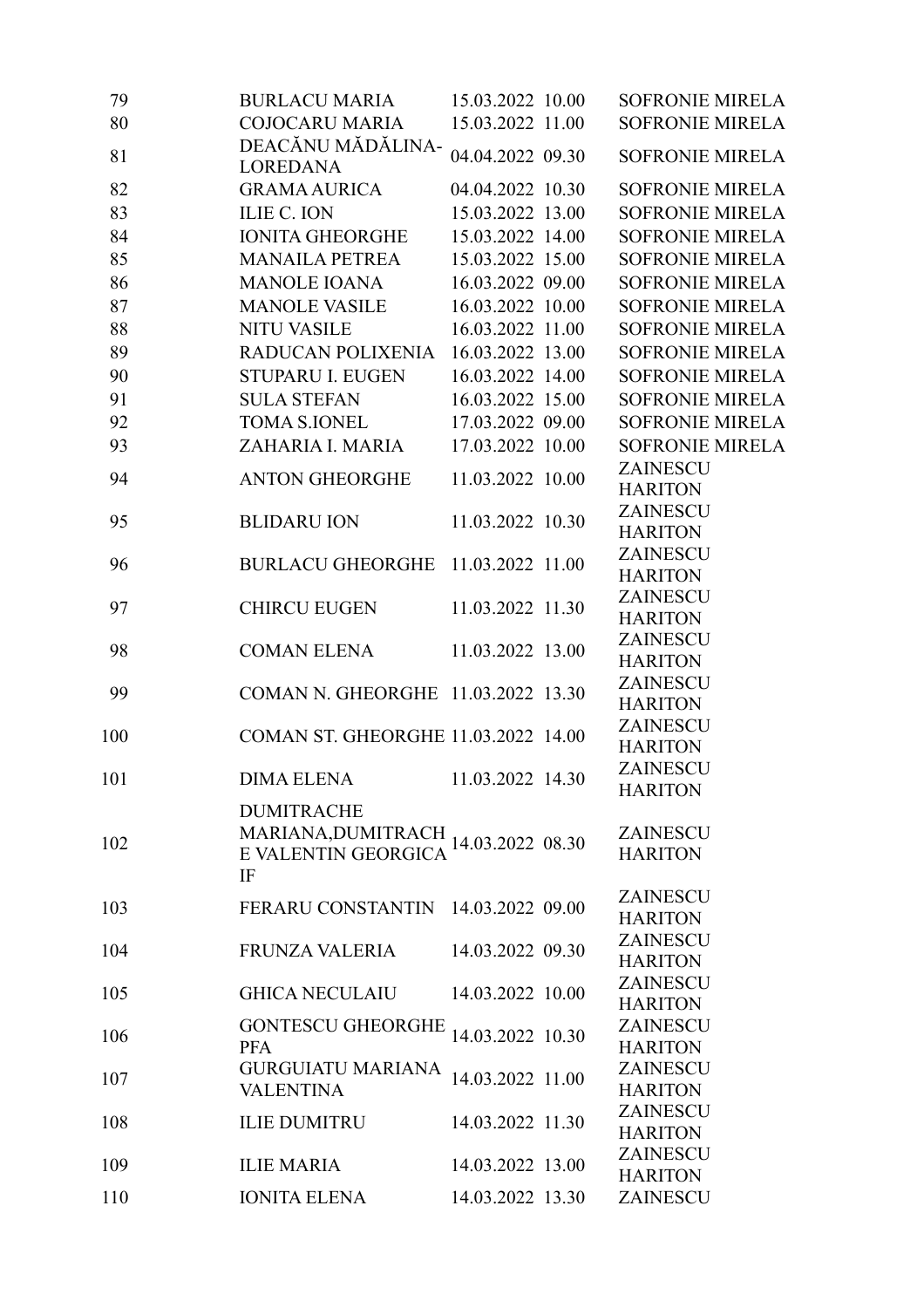|     |                                       |                  | <b>HARITON</b><br><b>ZAINESCU</b> |
|-----|---------------------------------------|------------------|-----------------------------------|
| 111 | <b>ISPAS COSTEL</b>                   | 14.03.2022 14.00 | <b>HARITON</b>                    |
| 112 | <b>LENCARU I</b><br><b>CONSTANTIN</b> | 14.03.2022 14.30 | <b>ZAINESCU</b><br><b>HARITON</b> |
| 113 | <b>MANEA ION</b>                      | 14.03.2022 15.00 | <b>ZAINESCU</b><br><b>HARITON</b> |
| 114 | <b>MIHAI STEFAN</b>                   | 14.03.2022 15.30 | ZAINESCU<br><b>HARITON</b>        |
| 115 | <b>MOISE ION</b>                      | 14.03.2022 16.00 | ZAINESCU<br><b>HARITON</b>        |
| 116 | <b>NEAGU AUREL</b>                    | 15.03.2022 09.00 | <b>ZAINESCU</b><br><b>HARITON</b> |
| 117 | <b>NEAGU ELENA</b>                    | 15.03.2022 09.30 | <b>ZAINESCU</b><br><b>HARITON</b> |
| 118 | NEGOEAS MARIANA                       | 15.03.2022 10.00 | <b>ZAINESCU</b><br><b>HARITON</b> |
| 119 | <b>NITU IOAN</b>                      | 15.03.2022 10.30 | <b>ZAINESCU</b><br><b>HARITON</b> |
| 120 | <b>NITU MIHAIL</b>                    | 15.03.2022 11.00 | <b>ZAINESCU</b><br><b>HARITON</b> |
| 121 | <b>NUTICA EMIL</b>                    | 15.03.2022 11.30 | <b>ZAINESCU</b><br><b>HARITON</b> |
| 122 | NUTICA SMARANDA                       | 15.03.2022 13.00 | <b>ZAINESCU</b><br><b>HARITON</b> |
| 123 | PARVU M. COSMIN<br><b>MADALIN</b>     | 15.03.2022 13.30 | <b>ZAINESCU</b><br><b>HARITON</b> |
| 124 | PIRINGIU VERONICA                     | 15.03.2022 14.00 | ZAINESCU<br><b>HARITON</b>        |
| 125 | POPA IONELA                           | 05.04.2022 14.30 | <b>ZAINESCU</b><br><b>HARITON</b> |
| 126 | POPA STEFAN                           | 15.03.2022 15.00 | ZAINESCU<br><b>HARITON</b>        |
| 127 | POPA VASILE-VALENTIN15.03.2022 15.30  |                  | <b>ZAINESCU</b><br><b>HARITON</b> |
| 128 | RATESCU-ANTON<br><b>MARIA</b>         | 15.03.2022 16.00 | <b>ZAINESCU</b><br><b>HARITON</b> |
| 129 | <b>ROGOZ MELUTA</b>                   | 16.03.2022 08.30 | <b>ZAINESCU</b><br><b>HARITON</b> |
| 130 | <b>RUSU ALEXANDRU</b>                 | 16.03.2022 09.00 | <b>ZAINESCU</b><br><b>HARITON</b> |
| 131 | RUSU LAURENTIU-<br><b>MARIUS</b>      | 16.03.2022 09.30 | <b>ZAINESCU</b><br><b>HARITON</b> |
| 132 | SERBAN DRAGULIN                       | 16.03.2022 10.00 | <b>ZAINESCU</b><br><b>HARITON</b> |
| 133 | SERBANICA MUGUREL 16.03.2022 10.30    |                  | ZAINESCU<br><b>HARITON</b>        |
| 134 | <b>STANCIU</b><br><b>ALEXANDRINA</b>  | 16.03.2022 11.00 | <b>ZAINESCU</b><br><b>HARITON</b> |
| 135 | STANCIU ALEXANDRU 16.03.2022 11.30    |                  | <b>ZAINESCU</b><br><b>HARITON</b> |
| 136 | STANCIU GH.VASILE                     | 16.03.2022 13.00 | <b>ZAINESCU</b>                   |